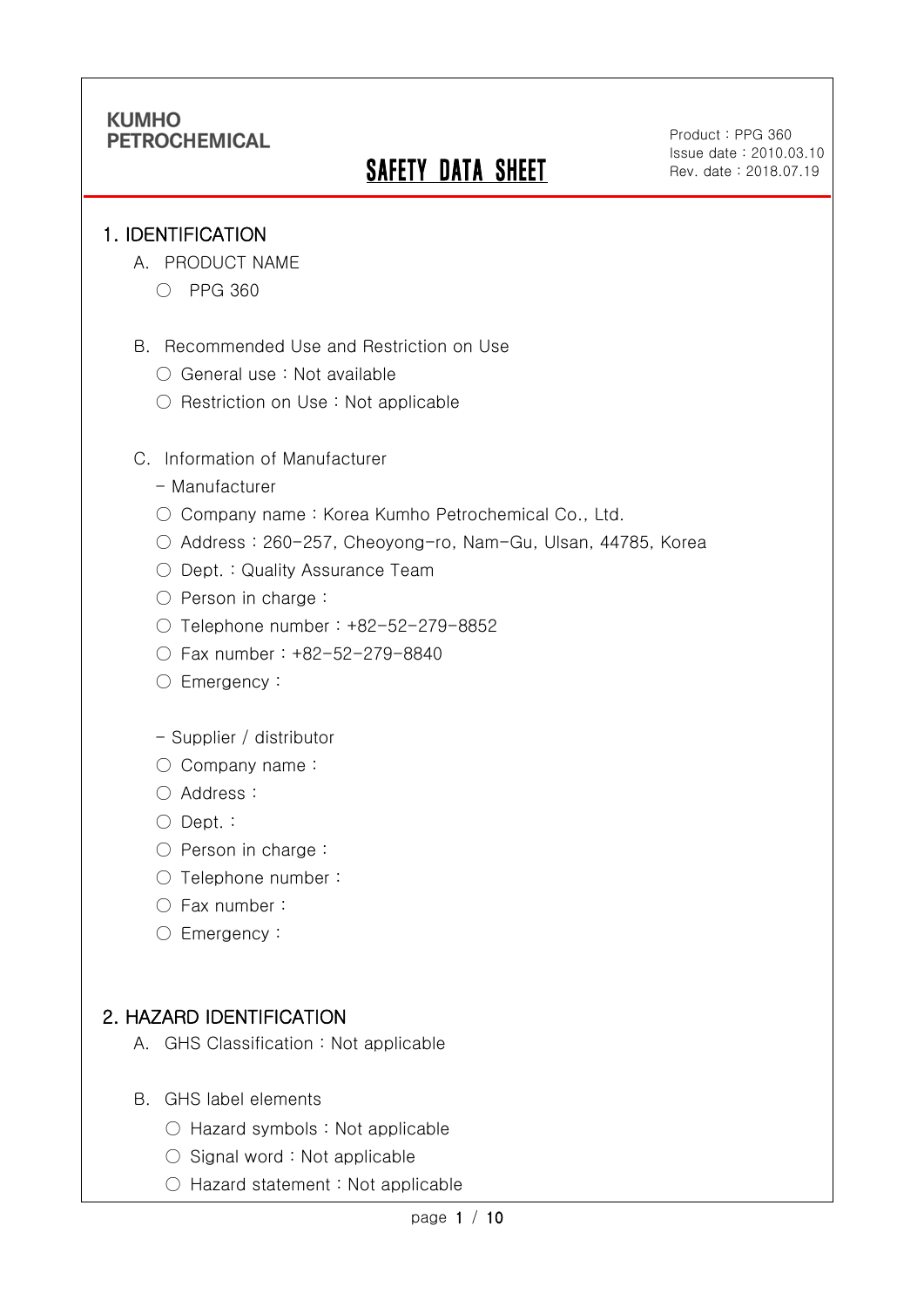Ī

# **SAFETY DATA SHEET**

.

○ Precautionary statements : Not applicable

C. Other hazards which do not result in classification :

- NFPA rating: (0~4 steps) : Health=0, Flammability=0, Reactivity=0

### 3. COMPOSITION/INFORMATION ON INGREDIENTS

| Chemical name        | CAS No./ECL No./EINECS No. | Contents(%) |
|----------------------|----------------------------|-------------|
| Polypropylene Triol  | 25791-96-2/KE-29338        | $50 - 80$   |
| Propoxylated Sucrose | 9049-71-2/KE-20280         | $20 - 50$   |
| Additives            | Proprietary                | 0.1         |

※ Reference No. : ECL(Registration number of Korean Existing Chemical List) EINECS(Registration number of Europe Existing Chemical List)

### 4. FIRST-AID MEASURES

- A. Eye Contact :
	- Immediately flush eyes with plenty of water at least 15minutes.
	- If irritation persists, get a doctor's examination.
- B. Skin Contact :
	- Wash the contaminated skin area with running water.
	- If irritation persists, get a doctor's attention.
- C. Inhalation :
	- Remove victim to fresh air immediately.
	- Take Artificial respiration if not breathing.
	- Use respirator when breathing is difficult.
	- Get medical attention.
- D. Ingestion:
	- Do not induce vomiting.
	- Do not feed anything if that is not conscious.
	- Give 2~4 cups water or milk if conscious.
	- Get medical attention.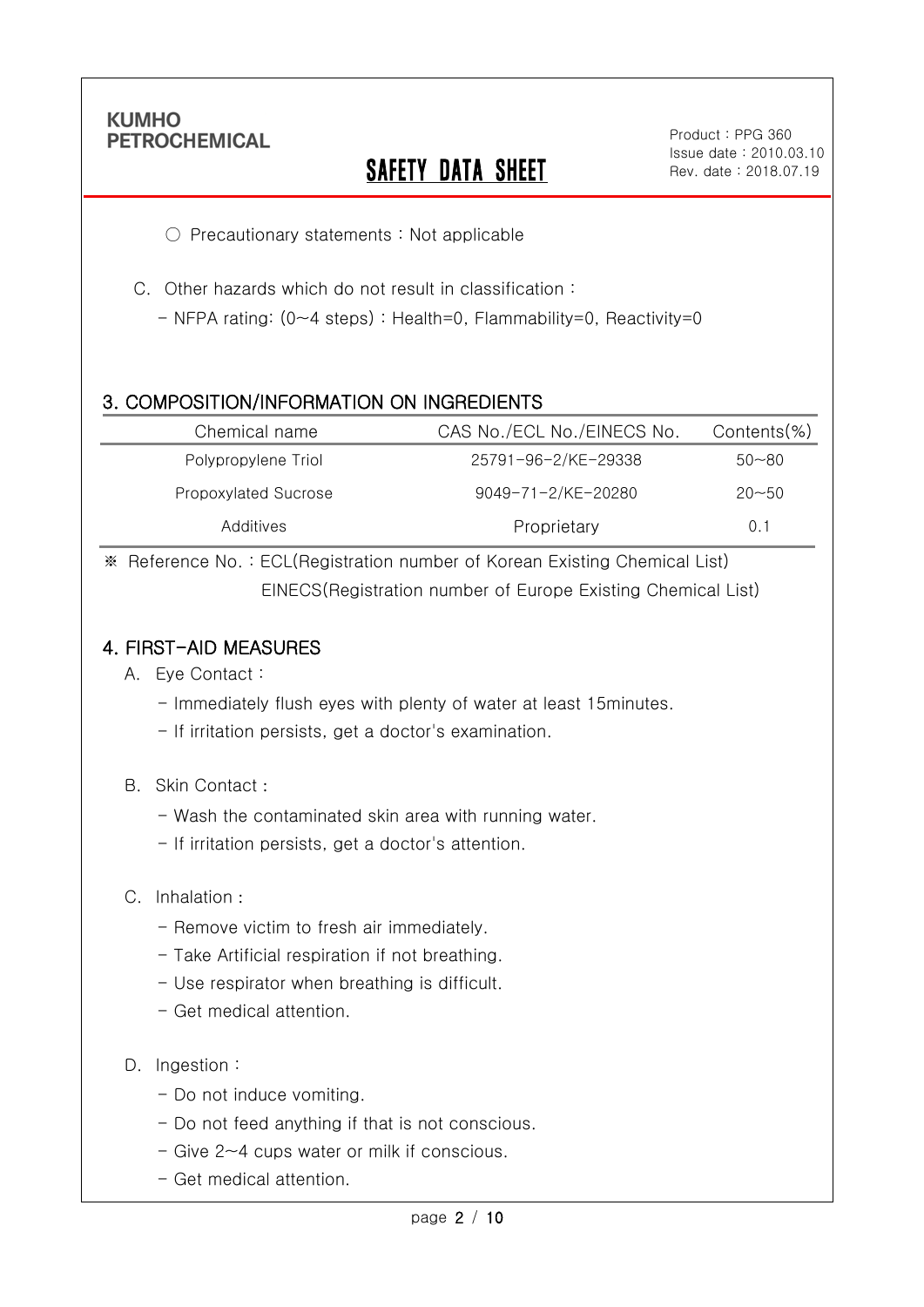Ī

# SAFETY DATA SHEET

Product : PPG 360 Issue date : 2010.03.10 Rev. date : 2018.07.19

.

- E. Delay and immediate effects and also chronic effects from short and long term exposure : Not available
- F. Notice to Physician :
	- Treatment may vary with condition of victim and specifics of incident.

#### 5. FIRE FIGHTING MEASURE

- A. Suitable (Unsuitable) extinguishing media :
	- $\circ$  Extinguishing media : Carbon Dioxide, dry chemical, foam.
	- $\circ$  Unsuitable Extinguishing media : Do not use direct water.
	- Large fire : Alcohol-resistant foam.

#### B. Specific hazards arising from the chemical

- Combustion: Carbon dioxide, carbon monoxide
- Levels of fire hazard :
	- There is potential for caused by the fire that irritating or toxic gases.
	- Vapors are heavier than air.
	- Containers may rupture or explode if exposed.
- C. Fire fighting procedures and equipments :
	- Wear appropriate personal protective equipment(see section 8. EXPOSURE CONTROLS/PERSONAL PROTECTION).
	- Use water spray to keep fire-exposed containers cool.
	- Move container from fire area if it can be done without risk.
	- Suppression using water can be spread fire.
	- Avoid inhalation of substance itself or combustion.
	- Stay upwind and keep out of low areas.

### 6. ACCIDENTAL RELEASE MEASURES

- A. Personal Precautions, Protective Equipment and Emergency procedures :
	- Perform in accordance with 「 See section 8. EXPOSURE CONTROLS / PERSONAL PROTECTION」. Put on appropriate personal protective equipment.
	- Avoid contact with eyes and skin.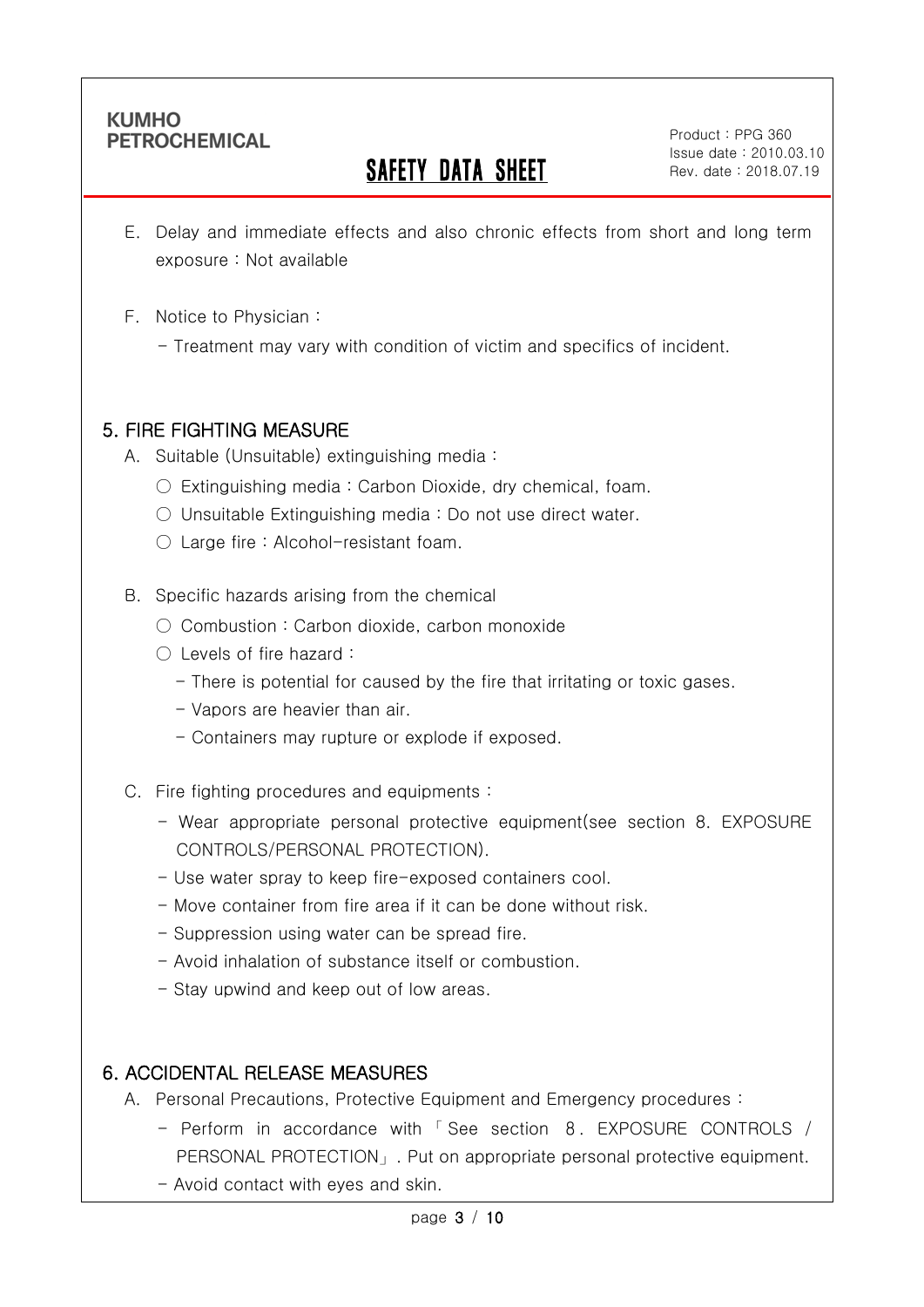Ī

# SAFETY DATA SHEET

Product : PPG 360 Issue date : 2010.03.10 Rev. date : 2018.07.19

.

- Avoid inhalation of substance itself or combustion.
- Evacuation against the wind.
- Avoid contact with heat, sparks, flame or other ignition sources.
- B. Environmental Precautions
	- Avoid dispersal of spilt material and runoff and contact with waterways, drains and sewers. If large spills, advise emergency services.
- C. Methods and materials for containment and cleaning up :
	- $\bigcirc$  For small spills.
		- Remove all sources of ignition.
		- Absorb for use sand or other non-combustible material.
		- Ventilate leak areas and clearing leak area.
	- $\circlearrowright$  For large spills.
		- Remove all sources of ignition.
		- Dike to prevent flowing into the nearby river and reservoir.
		- Avoid entering to sewers or water system.
		- Absorb for use sand or other non-combustible material.
		- Appropriate container for disposal of spilled material collected.

### 7. HANDLING AND STORAGE

- A. Handling :
	- Perform in accordance with 「 See section 8. EXPOSURE CONTROLS / PERSONAL PROTECTION」. Put on appropriate personal protective equipment.
	- Handle in a well-ventilated place.
	- Avoid contact with heat, sparks, flame or other ignition sources.
	- Remove all sources of ignition.
	- Wash thoroughly after handling.
- B. Storage Precautionary Statements :
	- Do not store where the moisture.
	- Store in a cool, dry, location and avoid heat.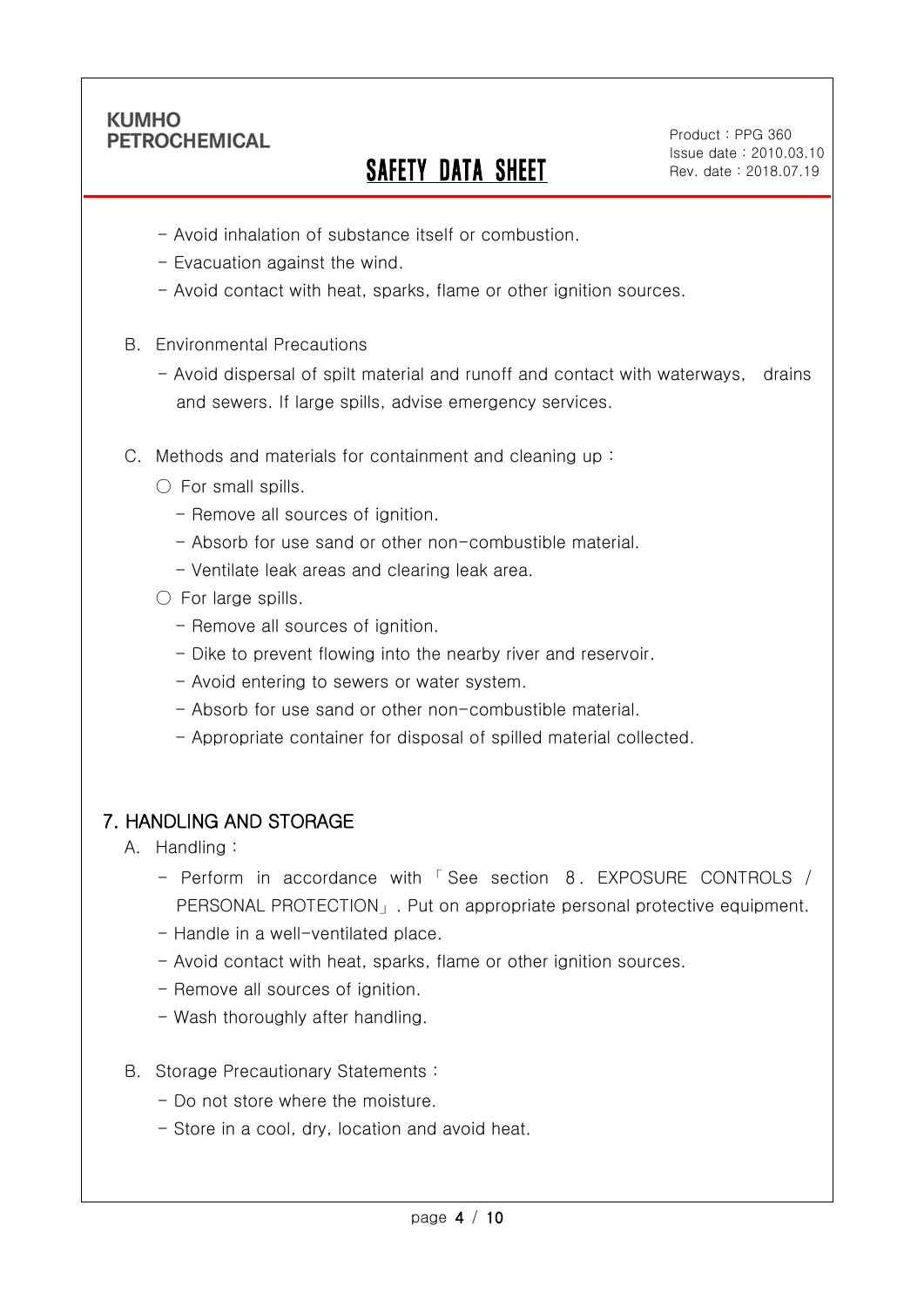Ī

# SAFETY DATA SHEET

Product : PPG 360 Issue date : 2010.03.10 Rev. date : 2018.07.19

.

#### 8. EXPOSURE CONTROLS/PERSONAL PROTECTION

- A. Exposure limit
	- Exposure limit under ISHL : Not applicable
	- ACGIH : Not applicable
	- Biological exposure limits : Not applicable
- B. Engineering Controls
	- A system of local and/or general exhaust is recommended to keep employee exposures above the Exposure Limits. Local exhaust ventilation is generally preferred because it can control the emissions of the contaminant at its source, preventing dispersion of it into the general work area. The use of local exhaust ventilation is recommended to control emissions near the source.
- C. Personal Protective Equipment :
	- Respiratory Protection : Use the respirator be given official approval by Korea Occupational Safety & Health Agency. Under conditions of frequent use or heavy exposure, Respiratory protection may be needed. Respiratory protection is ranked in order from minimum to maximum. Consider warning properties before use.
		- ※ When take shelter
		- Any chemical cartridge respirator with organic vapour cartridge(s).
		- Any chemical cartridge respirator with a full facepiece and organic vapour cartridge(s).
		- Any air-purifying respirator with a full facepiece and an organic vapour canister.
		- ※ For Unknown Concentration or Immediately Dangerous to Life or Health
		- Self-contained breathing apparatus (pressure-demand or other positive-pressure mode in combination), supplied-air respirator with full facepiece.
	- Eye Protection : Wear primary eye protection such as splash resistant safety goggles with a secondary protection faceshield. Provide an emergency eye wash station and quick drench shower in the immediate work area.
	- Hand Protection : Wear chemical resistant protected gloves if there is hazard potential for direct skin contact. Wear heat resistant protected gloves to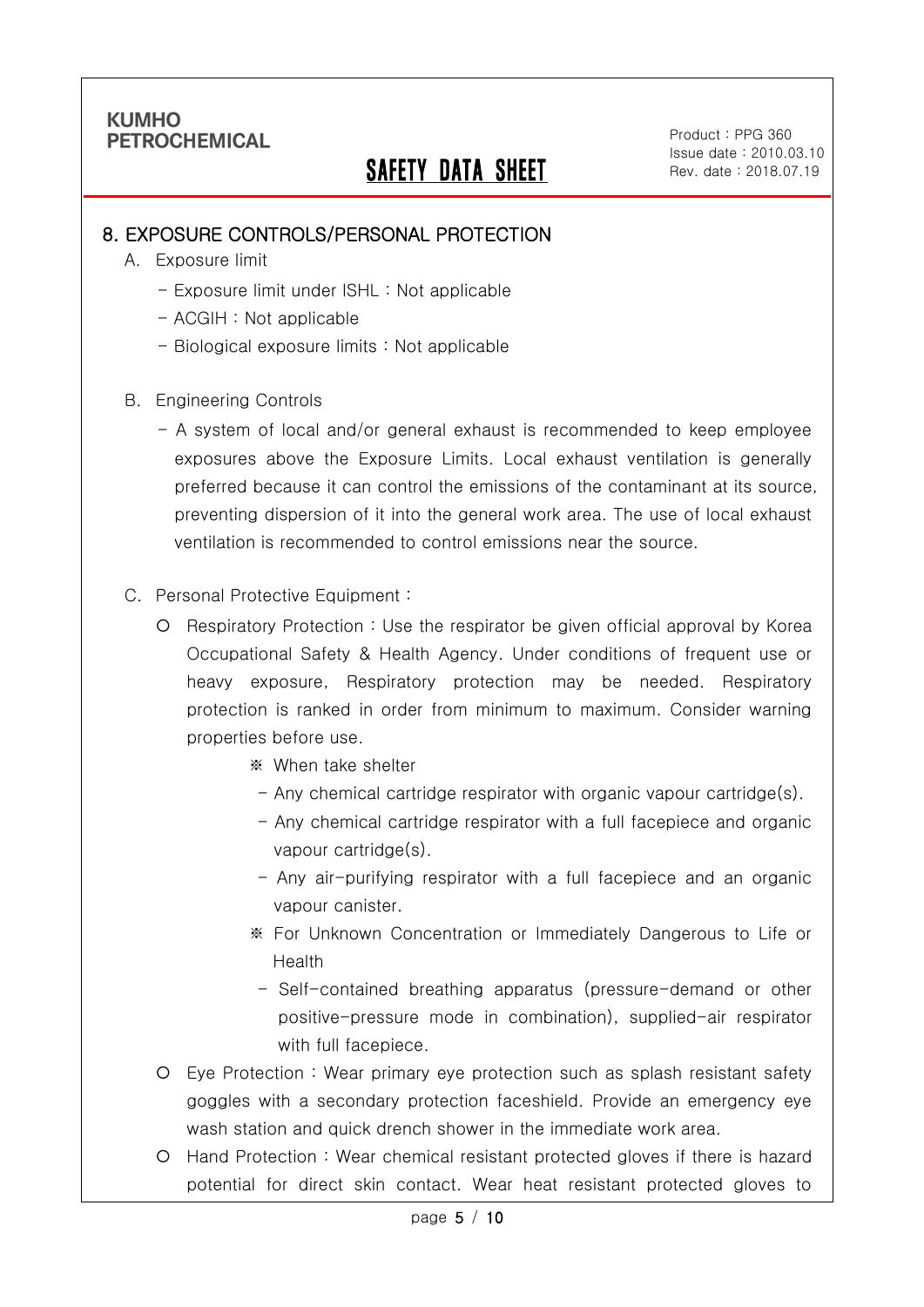Ī

# SAFETY DATA SHEET

Product : PPG 360 Issue date : 2010.03.10 Rev. date : 2018.07.19

.

withstand the temperature of molten product.

O Body Protection : Wear chemical resistant protected clothing if there is hazard potential for direct contact.

## 9. PHYSICAL AND CHEMICAL PROPERTIES

- A. Appearance : liquid
- B. Odor : Mild odor
- C. Odor threshold : Not available
- D. pH : Not applicable
- E. Melting point/Freezing point : Not available
- F. Initial Boiling Point/Boiling Ranges : Not available
- G. Flash point : 250℃ ( Cleveland Open Cup )
- H. Evapourating Rate : Not available
- I. Flammability(solid, gas) : Not available
- J. Upper/Lower Flammability or explosive limits : Not available
- K. Vapour pressure : > 1.0
- L. Solubility : Insoluble
- M. Vapour density(Air=1) : Not applicable
- N. Relative density : 1.087
- O. Partition coefficient of n-octanol/water : Not available
- P. Autoignition Temperature : Not available
- Q. Decomposition Temperature : Not applicable
- R. Viscosity : 3,000~4,000 cps at 25℃
- S. Molecular weight : Not available

## 10. STABILITY AND REACTIVITY

#### A. Stability

- This material is stable under recommended storage and handling conditions
- B. Possibility of Hazardous Reaction
	- Will not occur.
- C. Conditions to Avoid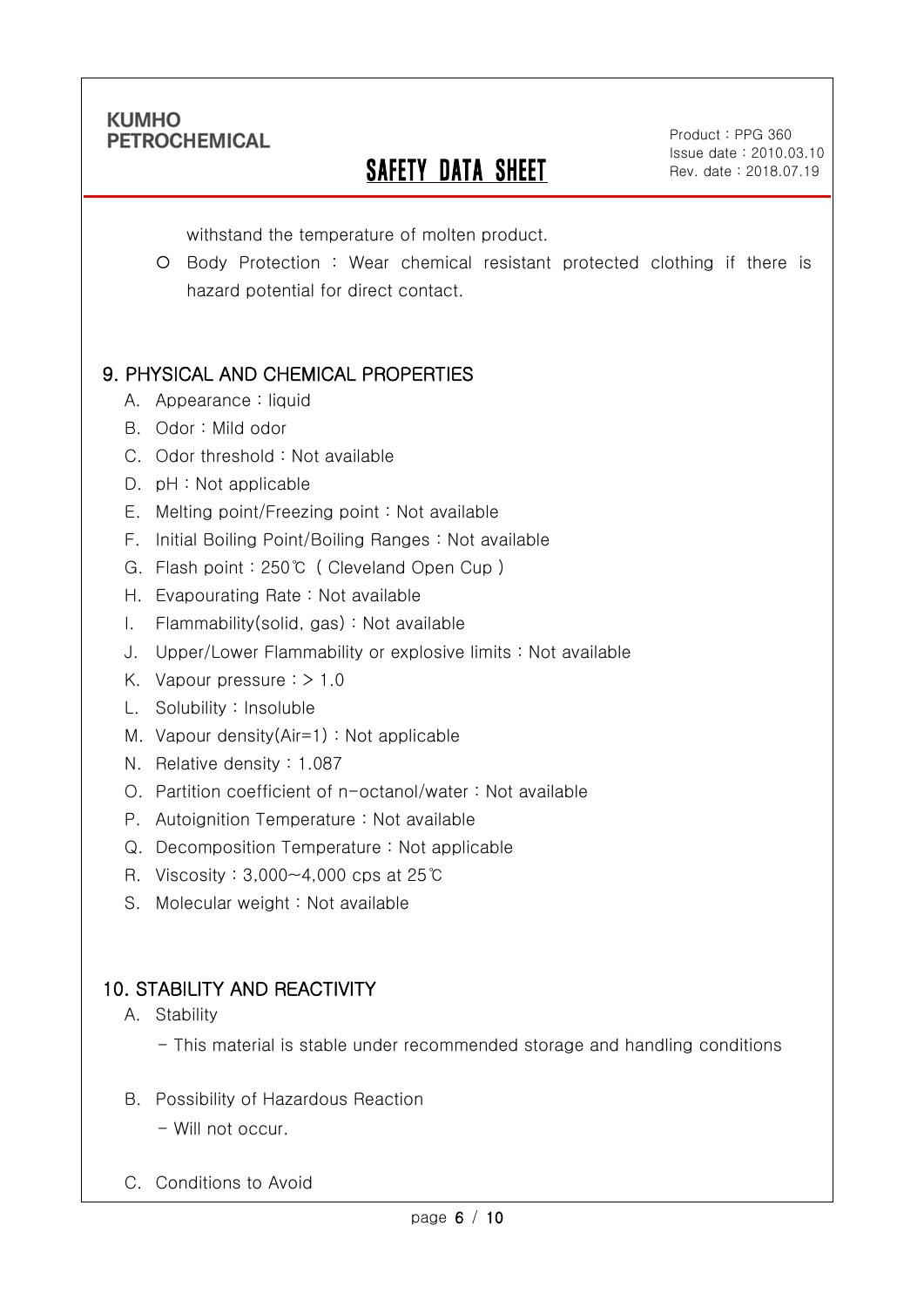Ī

# **SAFETY DATA SHEET**

Product : PPG 360 Issue date : 2010.03.10 Rev. date : 2018.07.19

.

- High temperature.

- D. Materials to Avoid
	- Strong acids, strong oxidizing agents, alkali or alkaline substances (copper, zinc or brass)
- E. Hazardous Decomposition Products
	- Carbon monoxide, carbon dioxide

### 11. TOXOCOLOGICAL INFORMATION

- A. Information on the likely routes of exposure
	- (Respiratory tracts) : Not applicable
	- (Oral) : Not applicable
	- (Eye ∙ Skin) : Not applicable
- B. Delayed and immediate effects and also chronic effects from short and long term exposure
	- Acute toxicity : Not available
	- O Skin corrosion/irritation : Not available
	- O Serious eye damage/irritation : Not available
	- Respiratory sensitization : Not available
	- O Skin sensitization : Not available
	- Carcinogenicity : Not available
	- Germ cell mutagenicity : Not available
	- O Reproductive toxicity : Not available
	- Specific target organ toxicity(single exposure) : Not available
	- Specific target organ toxicity(repeated exposure) : Not available
	- Aspiration hazard : Not available
	- Chronic effect : Not available
- C. Calculation the classification of the mixture(acute toxicity estimate calculation etc.) : Not applicable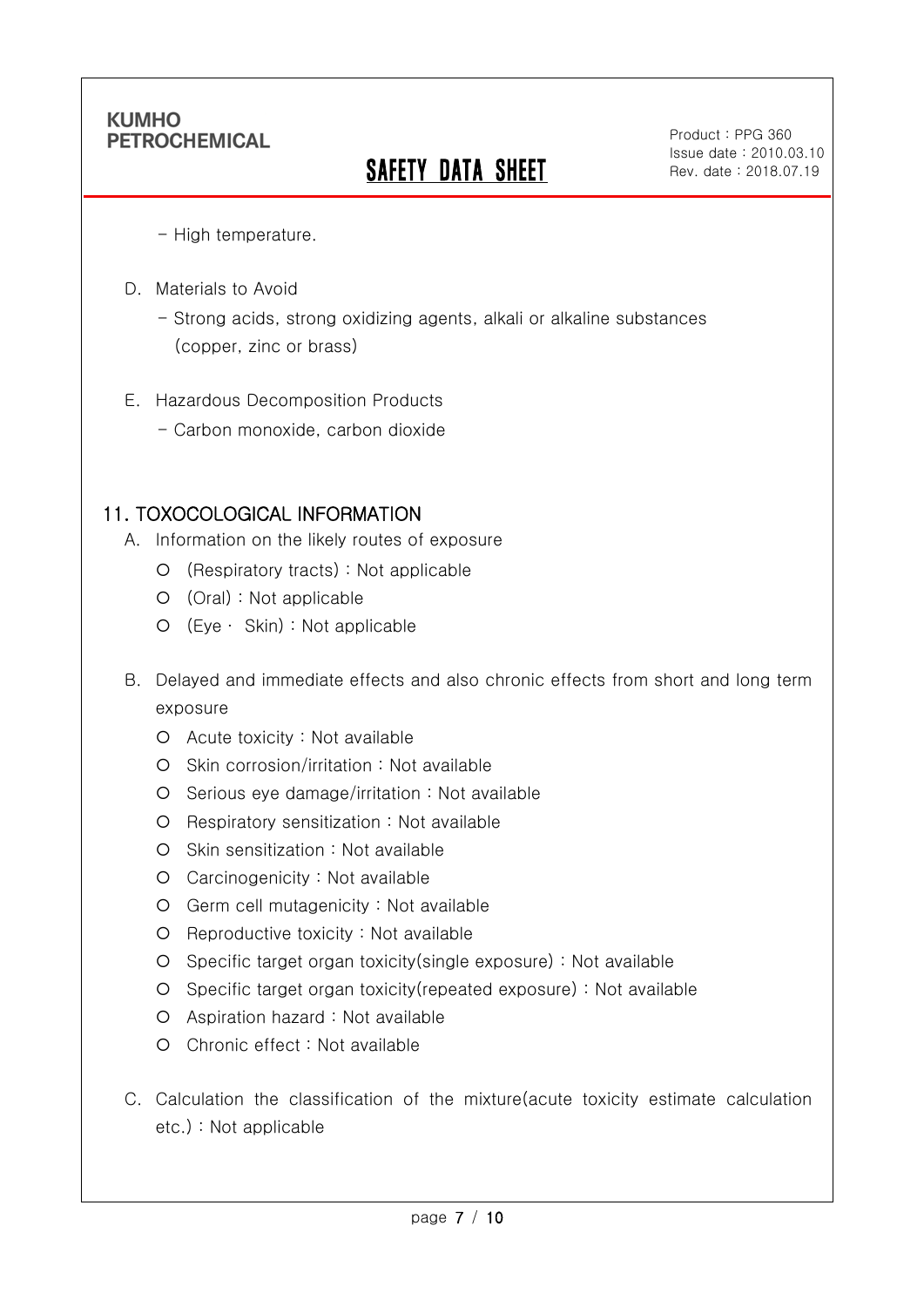Ī

# **SAFETY DATA SHEET**

Product : PPG 360 Issue date : 2010.03.10 Rev. date : 2018.07.19

.

#### 12. ECOLOGICAL INFORMATION

A. Ecotoxicity : Not available

B. Persistence and degradability : Not available

C. Bioaccumulative potential : Not available

D. Mobility in soil : Not available

E. Other adverse effects : Not available

#### 13. DISPOSAL CONSIDERATION

A. Disposal methods

- The user of this product must properly characterize the waste/container generated from the use of this product in accordance with all applicable federal, state and/or local laws and regulations in order to determine the proper disposal of the waste in accordance with all applicable federal, state and/or local laws and regulations.

B. Special precautions for disposal :

- The user of this product must disposal by oneself or entrust to waste disposer or person who other' s waste recycle and dispose, person who establish and operate waste disposal facilities.
- Dispose of waste in accordance with local regulation.

#### 14. TRANSPORT INFORMATION

A. UN number : Not regulated for transport of dangerous goods

- B. Proper shipping name : Not applicable
- C. Hazard class : Not applicable
- D. Packing group : Not applicable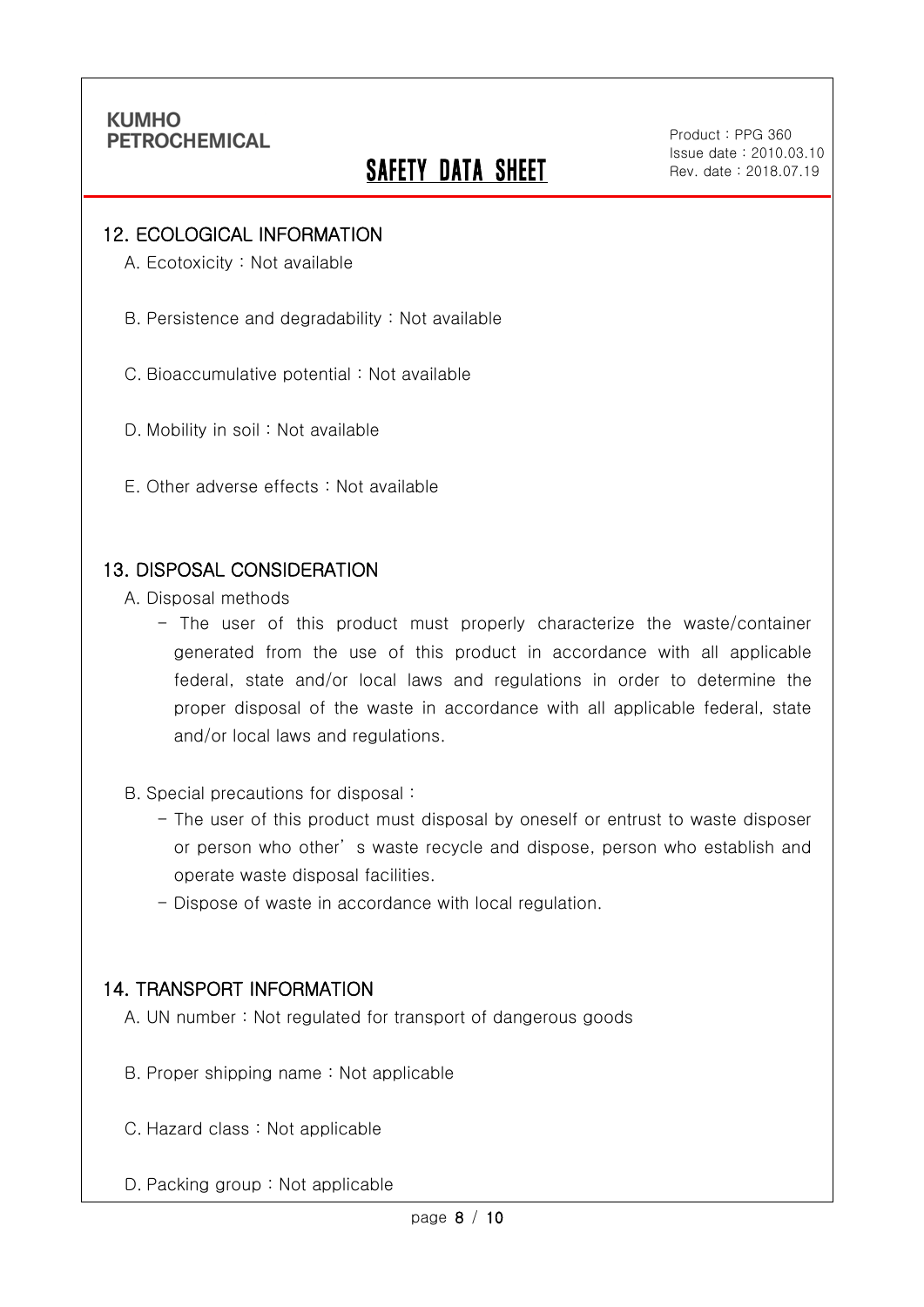Ī

# SAFETY DATA SHEET

Product : PPG 360 Issue date : 2010.03.10 Rev. date : 2018.07.19

.

- E. Marine pollutant : Not applicable
- F. Special precautions for user related to transport or transportation measures :
	- 1) EmS FIRE SCHEDULE : Not applicable
	- 2) EmS SPILLAGE SCHEDULE : Not applicable
- G. IATA Transport : Not Classified as dangerous for IATA Transport

## 15. REGULATORY INFORMATION

A. Korea Industry Safety and Health Law (ISHL) :

- $\circ$  This product is subject to the chemical for classification and labeling under ISHL Article 41.
- B. The Toxic Chemical Control Act in Korea(TCCA)
	- $\bigcirc$  This product is not classified as Toxic chemical and Observational chemical under TCCA Article 2.3. and 2.4.
	- Toxic Release Inventory(TRI) Chemicals : Not regulated
- C. Dangerous goods Safety Management Law in Korea :
	- Dangerous goods Class 4 flammable liquid, Petroleum Class 4 (Storage volume limit: 6000 L)

#### D. US regulations

- OSHA regulation (29CFR1910.119) : Not applicable
- CERCLA section 103 (40CFR302.4) : Not applicable
- EPCRA section 302(40CFR355.30): Not applicable
- $\circ$  EPCRA section 304(40CFR355.40) : Not applicable
- $\circ$  EPCRA section 313(40CFR372.65) : Not applicable
- E. Other local or international regulation
	- POPs Management Law : Not applicable
	- Rotterdam Convention on Harmful Chemicals & Pesticides : Not applicable
	- Stockholm Convention on Persistent Organic Pollutants : Not applicable
	- Montreal Protocol on Substances That Deplete the Ozone Layer : Not applicable
	- Information of EU Classification : Not classified